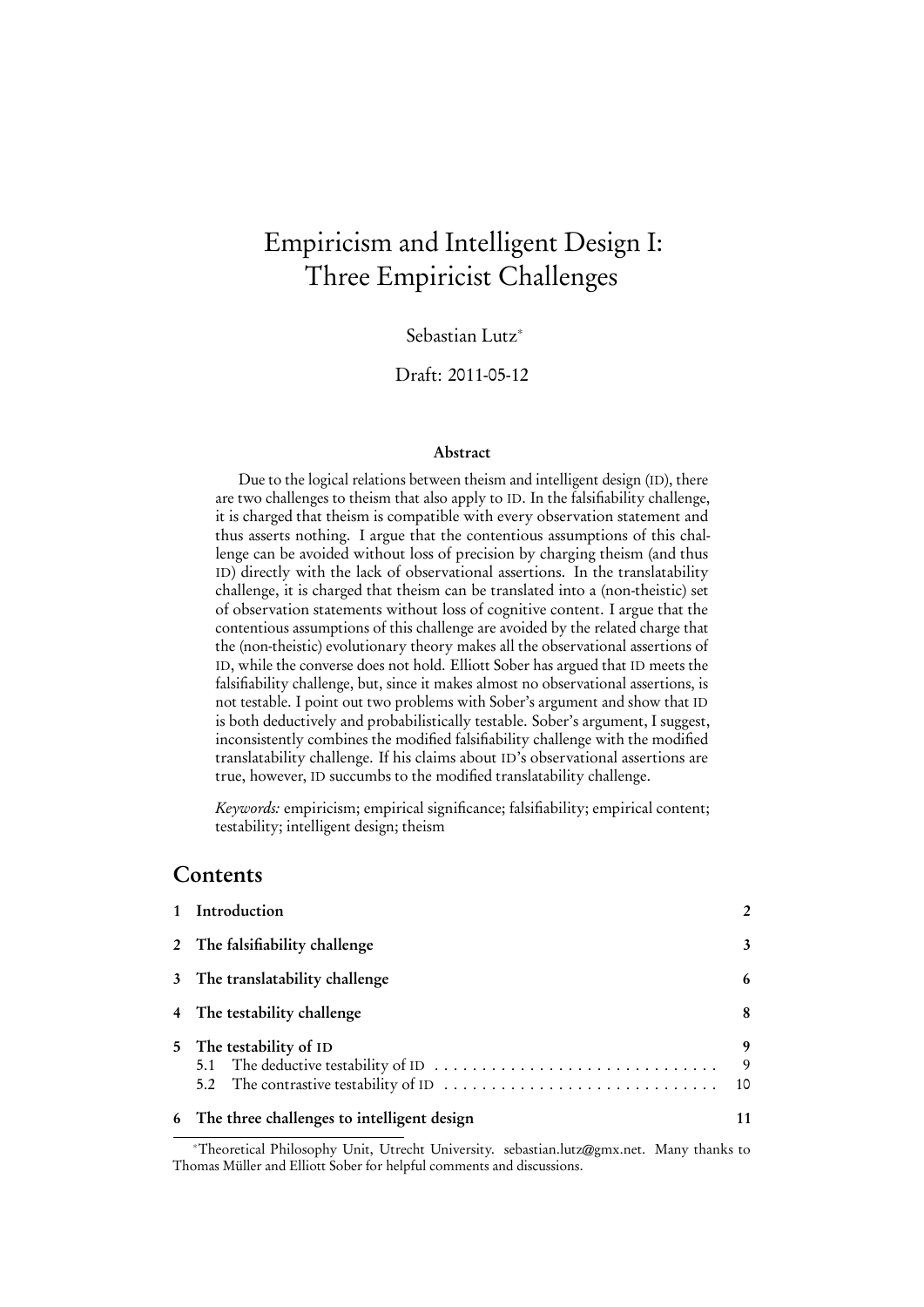#### <span id="page-1-0"></span>1 Introduction

The current discussion about the theory of intelligent design (ID) as a competitor of evolutionary theory (ET) is logically related to the discussion about theism and its empirical significance. This is because the statement 'God exists' may be translated as '[T]here exists necessarily a person without a body (i. e., a spirit) who necessarily is eternal, perfectly free, omnipotent, omniscient, perfectly good, and the creator of all things' [\(Swinburne](#page-13-0) [2004,](#page-13-0) 7), $\frac{1}{2}$  $\frac{1}{2}$  $\frac{1}{2}$  which entails but is not entailed by 'An intelligent designer exists'. Analogously, 'God created the biological organisms' entails but is not entailed by 'An intelligent designer created the biological organisms'.

That God is a specific designer is fairly uncontroversial. [Mackie](#page-12-0) [\(1982,](#page-12-0) 1), for example, uses Swinburne's definition verbatim, and [Sobel](#page-12-1) [\(2004,](#page-12-1) §6) suggests that the central properties of God according to the "common conception of traditional theology" are "omnipotence, omniscience, perfect goodness, and being the Creator and Sustainer of the universe".[2](#page-1-2) An exception is [Tooley](#page-13-1) [\(1975,](#page-13-1) 483), who defines God as "the one person who, though he can act within the world and can communicate with man, is neither dependent upon the world nor simply a part of it, but rather transcends the realm of human existence, and who, in addition, is morally perfect, omnipotent, omniscient, eternal, and incorporeal". Since Tooley does not define God to actually act or have acted in this world, according to his definition the existence of God arguably does not entail the existence of a designer. Of course, the statement that God created the biological organisms still entails that an intelligent designer created the biological organisms. In the following, the God of theism is always assumed to be a designer.

Many proponents of ID claim that the adaptations of biological organisms are evidence for the existence of an intelligent designer. This inference is weaker than the classic version of the teleological argument for the existence of God, also called the argument for (or to) design or, somewhat misleadingly, the argument from design [\(Mackie](#page-12-0) [1982,](#page-12-0) 133). This version, by [Paley](#page-12-2) [\(1802\)](#page-12-2), relies mostly on the adaptations of biological organisms as evidence, but concludes both that an intelligent designer exists [\(Paley](#page-12-2) [1802,](#page-12-2) §XXIII) and that the designer has the properties of God [\(Paley](#page-12-2) [1802,](#page-12-2) §§XXIV–XXVI). While the evidence for some of these properties are of an astronomical or chemical nature [\(Paley](#page-12-2) [1802,](#page-12-2) §§XXIf), the conclusions that Paley draws from the biological evidence alone go far beyond the existence of some designer.

Since Paley's conclusion is logically stronger than the conclusion of the ID argument, it is in greater danger of disconfirmation. The omnipotence and benevolence of God, for example, are in tension with the existence of evil [\(Mackie](#page-12-0) [1982,](#page-12-0) §9; [Sobel](#page-12-1) [2004,](#page-12-1) §XII) and the maladaptations found in biological organisms [\(Mackie](#page-12-0) [1982,](#page-12-0) 138; [Sobel](#page-12-1) [2004,](#page-12-1) §7.1). The existence of an intelligent designer is not disconfirmed by such evidence, since a not further specified intelligent designer may fall short in power or benevolence.

On the other hand, there are two challenges to theism that are at least as and generally more urgent for logically weaker theories, and thus for ID. According to the falsifiability challenge, theism makes no assertions whatsoever because it is compatible

<span id="page-1-1"></span><sup>&</sup>lt;sup>1</sup>With a reference to his discussion of the trinity, Swinburne adds in a footnote: "In understanding God as a person, while being fair to the Judaic and Islamic view of God, I am oversimplifying the Christian view."

<span id="page-1-2"></span><sup>&</sup>lt;sup>2</sup>[Nielsen](#page-12-3) [\(1966,](#page-12-3) 13) lists further definitions according to which God is a designer.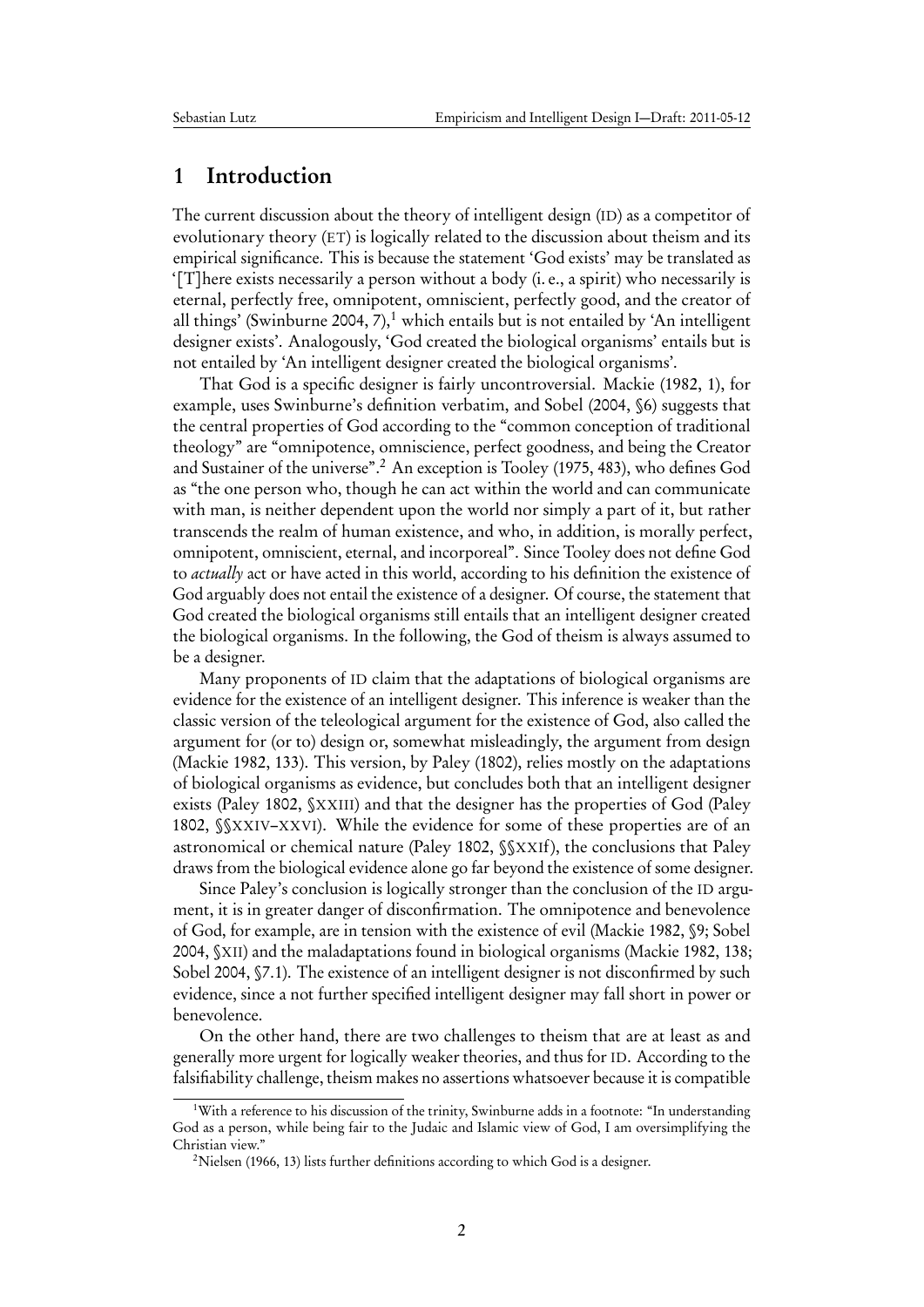with any consistent observation statement. According to the translatability challenge, there is a set of observation statements with the same cognitive content as theism, and since observation statements cannot contain references to God, any such reference is devoid of cognitive content.

Even assuming that theism is intended to be an empirical theory, it does not have to meet the challenges in their current form, for both rely on assumptions that are controversial, to put it mildly. In [§2,](#page-2-0) I will therefore review the falsifiability challenge and argue that its controversial assumptions can be avoided if theistic utterances are directly charged with lack of observational assertions rather than relying for the charge on their lack of falsifiability. I will review the translatability challenge in [§3](#page-5-0) and argue that its problematic assumptions are avoided by a related challenge, according to which theism cannot replace a competing non-theistic theory if the competing theory has not been disconfirmed, and makes all the observational assertions of theism, but not vice versa. ID then faces both of these challenges as well.

In a different approach to the falsifiability challenge, Elliot [Sober](#page-13-2) [\(1999,](#page-13-2) [2007,](#page-13-3) [2008\)](#page-13-4) argues that for probabilistic theories, the criterion of falsifiability should be replaced by a new criterion of what I will call 'contrastive testability' ([§4\)](#page-7-0). He then charges ID with a lack of testability. In [§5.1,](#page-8-1) I show that according to Sober's own claims, ID is testable because it is falsifiable. I will then argue that Sober's argument for ID's lack of contrastive testability is invalid, and that ID is in fact contrastively testable ([§5.2\)](#page-9-0). Sober's challenge to ID, I suggest, inconsistently combines the modified falsifiability challenge with the modified translatability challenge. If his claims about ID's observational assertions are true, however, ID succumbs to the modified translatability challenge ([§6\)](#page-10-0).

## <span id="page-2-0"></span>2 The falsifiability challenge

The falsifiability challenge (the name is due to [Tooley](#page-13-1) [1975,](#page-13-1) 485) is motivated by the impression that theism has suffered the "death by a thousand qualifications", where a "fine brash hypothesis" is weakened until it fails to assert anything [\(Flew](#page-11-0) [1950,](#page-11-0) 258). Statements like 'God created the world' and 'God loves us as a father loves his children' [\(Flew](#page-11-0) [1950,](#page-11-0) 258), for example, seem to assert, among other things, that there are no maladaptations in organisms and nothing bad will ever happen to us (unless, maybe, we deserve it). But even though these assertions are false, many theists do not give up the original statements, and rather claim that God's creation and love differ from human creations and love. These modifications qualify the original statements to an extent that it becomes unclear whether the statements assert anything at all.

For [Flew](#page-11-0) [\(1950,](#page-11-0) 259), this suggests a challenge to his fellow disputants:

I therefore put to the succeeding symposiasts the simple central question, 'What would have to occur or to have occurred to constitute for you a disproof of the love of, or of the existence of, God?'

[Flew](#page-11-0) [\(1950,](#page-11-0) 258f) justifies the challenge by arguing that to assert a statement is to deny its negation, so that someone who does not deny any statements also does not assert any.

[Nielsen](#page-12-3) [\(1966,](#page-12-3) 15) points out that every statement meets the falsifiability challenge if there is no restriction on which statements one may deny, and suggests that Flew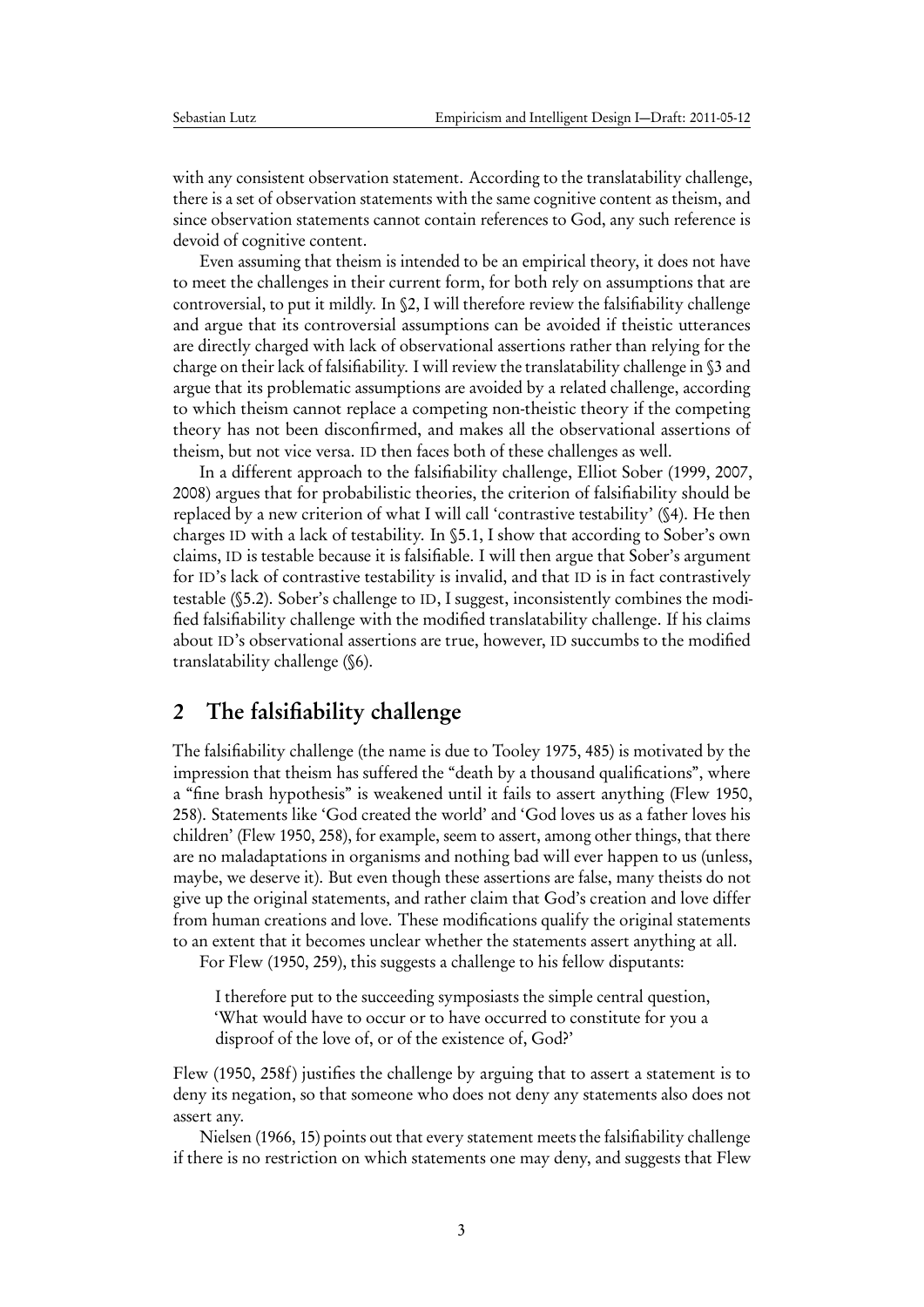has to assume a restriction to "non-religious, straightforwardly empirical, factual statements". [Flew](#page-11-1) [\(1975,](#page-11-1) 274) claims that Nielsen's restriction is too exclusive, and suggests a restriction to "anything which happens or which conceivably might happen in the ordinary world". This restriction is arguably too vague, since one may think, pace [Tooley](#page-13-1) [\(1975,](#page-13-1) 483), that God exists in the ordinary world. I will just call the statements that the restriction allows 'observation statements', which is traditional. Their exact nature will not be important in the following, although Nielsen's remarks may serve as a guide.

Thus the falsifiability challenge rests on the assumption that a theory makes an assertion only if it is incompatible with an observation statement. But this is debatable because some assertions may just not be observational, and it is manifestly false for probabilistic theories. [Sober](#page-13-4) [\(2008,](#page-13-4) 130, cf. 151) gives the example of the statement that "a coin has a probability of .5 of landing heads each time it is tossed". This is an observational assertion, albeit a probabilistic one, and is compatible with any finite series of observations of coin tosses. Thus there is no reason to assume that only falsifiable theories make observational assertions, and no reason why a theory would have to meet the falsifiability challenge.

[Tooley](#page-13-1) [\(1975,](#page-13-1) §III) suggests to modify the falsifiability challenge so that proponents of a theory are not challenged to show its falsifiability, but rather its testability, that is, its confirmability or disconfirmability, where confirmation and disconfirmation rely on some concept of induction to be specified. But this strategy confuses an indicator (falsifiability) with the property it indicates (making assertions). Generalizing falsifiability to testability makes sense only if this at the same time generalizes the criterion from an indicator of theories that make deductive assertions to an indicator of theories that make deductive or probabilistic assertions. Flew introduces the falsifiability challenge because, although theistic statements *prima facie* make assertions, many theists use common words in an uncommon way, thereby weakening the theistic statements. Flew's challenge is accordingly a question about the personal beliefs of his fellow disputants, and the goal is to elucidate what assertions the theistic statements make according to them, and accordingly what the words 'create' and 'love' mean according to them when it comes to God. It is an interesting psychological point that it may be easier for humans to identify a theory's assertions when they are asked to think about what the theory denies rather then what it asserts. But as far as a statement is independent of the vagaries of the human psyche, such a reformulation is not necessary. If the question is whether a statement makes assertions, it is enough to find a criterion that determines just that.

That a statement makes an assertion only if it makes an observational assertion is a very controversial assumption, but as Nielsen's consideration shows, some restriction to the assertions is necessary to arrive at a non-trivial challenge. Since according to some, theism is not meant to make observational assertions (cf. [Diamond](#page-11-2) [1975\)](#page-11-2), theism may not have to meet any challenge that demands them. ID, on the other hand, is meant to be an empirical theory, and thus has to make observational assertions.

The criterion for deductive observational assertions is simple [\(Lutz](#page-12-4) [2010,](#page-12-4) §9.2):

<span id="page-3-0"></span>Definition 1. A theory H makes deductive observational assertions if and only if there are honest auxiliary assumptions A and an observation statement O such that

$$
H \wedge A \models O \text{ and } A \not\models O. \tag{1}
$$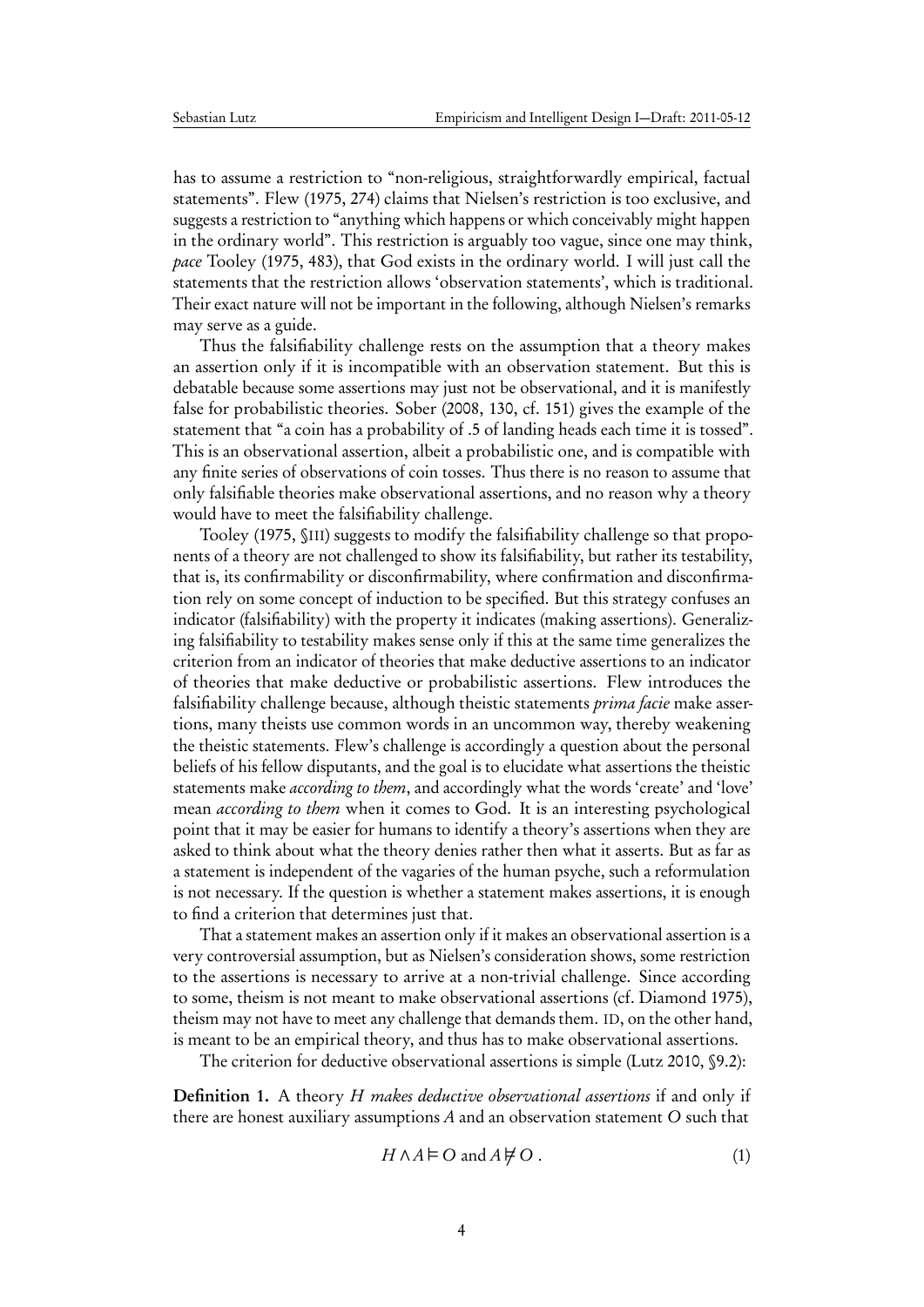The definition differs from one given by [Sober](#page-13-4) [\(2008,](#page-13-4) 151) only in its restriction to honest auxiliary assumptions. A set A of auxiliary assumptions is honest if and only if every  $S \in A$  is a justified statement, and A also contains every statement on which the justification of  $S$  depends. The use of auxiliary assumptions is necessary for the criterion's application to scientific theories, as [Sober](#page-13-3) [\(2007,](#page-13-3) 5) argues, because scientific theories, "on their own, do not make testable predictions".[3](#page-4-0) But the auxiliary assumptions must not be arbitrary, for otherwise any theory  $H$  would assert any statement S with the help of auxiliary assumption  $H \rightarrow S$ . The auxiliary assumptions must be in some sense "suitable" [\(Sober](#page-13-4) [2008,](#page-13-4) 144). Sober's restrictions on the auxiliary assumptions allow a trivialization proof of his definition, but the trivialization can be avoided by demanding that the auxiliary assumptions be honest [\(Lutz](#page-12-4) [2010,](#page-12-4) §9.2).

A criterion for probabilistic assertions [\(Lutz](#page-12-5) [2011b,](#page-12-5) §5.2) is given by

<span id="page-4-1"></span>**Definition 2.** A theory *H makes probabilistic observational assertions* if and only if there are honest auxiliary assumptions A and an observation statement O such that

<span id="page-4-2"></span>
$$
Pr(O | H \land A) \neq Pr(O | A).
$$
 (2)

 $Pr(O|H \land A)$  is called the likelihood of H (for O). Note that definition [2](#page-4-1) contains definition [1](#page-3-0) as a special case: Whenever  $B \models C$  if and only if  $Pr(C | B) = 1$  for all B and C, inequality [\(2\)](#page-4-2) is true if and only if  $H \wedge A \vDash O$  and  $A \not\models O$ .<sup>[4](#page-4-3)</sup>

The inequality [\(2\)](#page-4-2) is meant to have a truth value even if one or both of the occurring terms are undefined: If both terms are undefined, the inequality is false, if only one of them is undefined, the inequality is true [\(Lutz](#page-12-5) [2011b,](#page-12-5) §5.2). Thus, given the auxiliary assumptions  $A$ ,  $H$  makes probabilistic observational assertions if and only if for some  $O$ , assuming  $H$  influences the probability of  $O$  or influences whether O can be assigned a probability at all. In contradistinction, [Sober](#page-13-4) [\(2008,](#page-13-4) 130) states that "a testable statement makes predictions, either by deductively entailing that an observation will occur or by conferring a probability on an observational outcome." While definition [1](#page-3-0) captures the first disjunct of this claim, there is one kind of case in which definition [2](#page-4-1) goes against the second disjunct: If assuming  $H$ makes it impossible to assign a probability to an observation statement that otherwise would be assigned a probability by the auxiliary assumptions, definition [2](#page-4-1) entails that H makes assertions. And, pace Sober, it is very plausible that for a theory  $H$ that makes no predictions,  $Pr(O|H \wedge A)$  is defined whenever  $Pr(O|A)$  is defined. For if  $Pr(O|A)$  is defined, then, given A, one must expect a specific regularity of occurrences of O. If  $Pr(O|H \wedge A)$  is then undefined, one must expect a breakdown of this regularity, and this expectation is plausibly an assertion. An example would be the assertion that under specific circumstances, some law fails that was assumed to hold universally. It certainly is pragmatically relevant when some observation statement can, contrary to the auxiliary assumptions, not be assigned a probability.<sup>[5](#page-4-4)</sup>

With definitions [1](#page-3-0) and [2,](#page-4-1) the falsifiability challenge can be modified to allow for probabilistic theories without giving up on its basic idea: The challenge for ID is to

<span id="page-4-0"></span><sup>&</sup>lt;sup>3</sup>Since Sober does not use 'prediction' only to refer to claims about the future, I take it to be synonymous with 'assertion'.

<span id="page-4-4"></span><span id="page-4-3"></span><sup>&</sup>lt;sup>4</sup>This argument can be made more precise and much longer (cf. [Lutz](#page-12-5) [2011b,](#page-12-5) claim 8).

<sup>&</sup>lt;sup>5</sup>In decision theory, this is acknowledged by the distinction between decisions under risk and decisions under ignorance.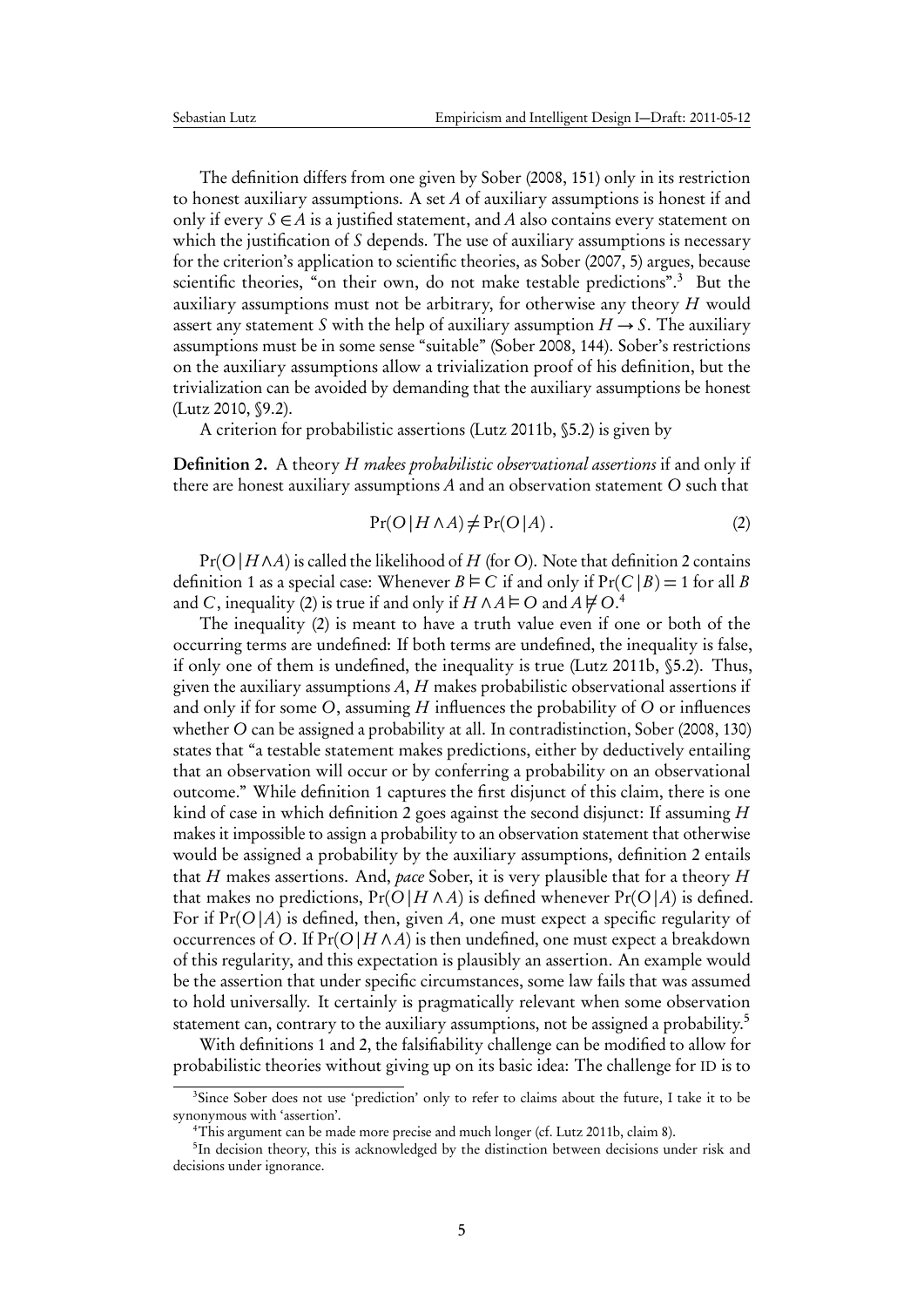make observational assertions (simpliciter), that is, either deductive or probabilistic ones. This challenge is justified because it is plausible that every empirical theory must make some observational assertions. [Laudan](#page-12-6) [\(1983,](#page-12-6) 37) claims to have given a counterexample of a respectable scientific theory that makes no observational assertions, but the relevant passage of the article he refers to [\(Laudan](#page-12-7) [1982,](#page-12-7) 17) contains only the point that theories often rely on auxiliary assumptions for their observational assertions. Since definitions [1](#page-3-0) and [2](#page-4-1) allow for auxiliary assumptions, this is not an objection to the modified falsifiability challenge.

[Ayer](#page-11-3) [\(1936,](#page-11-3) 97) argues that "the purpose" of an empirical theory is "to enable us to anticipate the course of our sensations", so that making observational assertions is a necessary and sufficient condition for empirical theories. Popper sometimes even seems to take deductive observational assertions to be a necessary and sufficient condition (cf. [Hansson](#page-12-8) [2008,](#page-12-8) §4.2). As [Laudan](#page-12-7) [\(1982,](#page-12-7) 18) and [Rothbart](#page-12-9) [\(1982,](#page-12-9) 95) note, this is clearly too strong. 'Anne got her head stuck in a drainpipe' makes an observational assertion, but is no scientific theory in that the statement does not, for example, offer the systematic economy or heuristic fertility that [Hempel](#page-12-10) [\(1965\)](#page-12-10) expects from a theory. This feature of scientific theories also poses a problem for the translatability challenge.

## <span id="page-5-0"></span>3 The translatability challenge

[Tooley](#page-13-1) [\(1975,](#page-13-1) 489f) provides both the name 'translatability challenge' and its most explicit formulation (the formulation by [Ayer](#page-11-3) [\(1936,](#page-11-3) 114–120), although the basis of Tooley's, is comparatively freewheeling). Assuming that only the set of analytic statements is suitable as the set A of auxiliary assumptions, the argument is roughly as follows: Only a statement that makes deductive observational assertions according to definition [1](#page-3-0) has cognitive content, and two statements that in conjunction with A entail the same observation statements have the same cognitive content. It follows that if a theological statement T has cognitive content, the set  $\Omega$  of observation statements entailed by  $T \wedge A$  has some, namely the same cognitive content as  $T$ . Since the term 'God' in any theological statement  $T$  is intended to refer to something that is not observational, 'God' does not occur in  $\Omega$ . Therefore a theological statement  $T$  either has no cognitive content at all, or the specific theological content of  $T$ , the reference to God, is not cognitive.

There are a number of problems with this argument, for example the apparent irrelevance of  $T$  having  $any$  cognitive content, and the problem of explicating the notion of 'reference'. I want to restrict my discussion to the simple point that it is doubtful that two theories that entail the same observation statements have the same cognitive content. For one, the theories may assign different probabilities to some observation statement without entailing it.<sup>[6](#page-5-1)</sup> Furthermore, it is doubtful that  $T \wedge A$  can be replaced by  $\Omega$  without cognitive loss. [Hempel](#page-12-10) [\(1965,](#page-12-10) 222), for example, argues that non-observational statements are necessary for "inductive explanatory and predictive use and [...] systematic economy and heuristic fertility". [Niiniluoto](#page-12-11)

<span id="page-5-1"></span><sup>&</sup>lt;sup>6</sup>As with the falsifiability challenge, [Tooley](#page-13-1) [\(1975,](#page-13-1) 505f) uses an intentionally underspecified notion of testability to account for probabilistic inferences. And as in the case of the falsifiability challenge, this confuses the indicator of a property (being tested by the same observation statements) with the property itself (making the same observational assertions).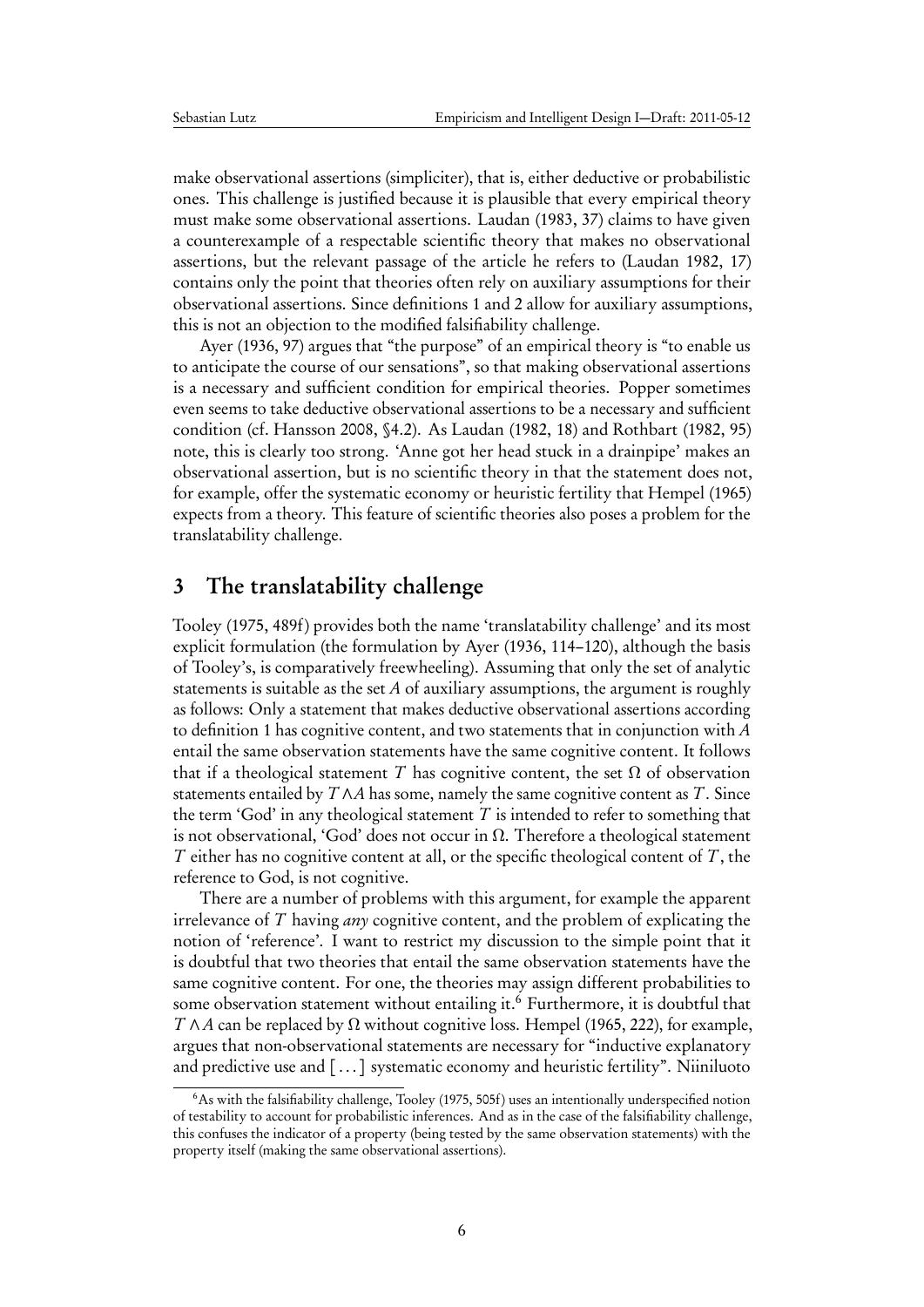[\(1972\)](#page-12-11) and [Tuomela](#page-13-5) [\(1973\)](#page-13-5) give overviews of the discussion about the need for nonobservational statements, essentially supporting Hempel's conclusion. Thus there is no reason why theism would have to meet the translatability challenge, because it is implausible that a theory can be replaced without significant loss by the observation statements it entails.

On the other hand, a theory may be replaced by another theory without losing the theoretical virtues that can come with the use of non-observational statements. Such a replacement clearly comes with a clear cognitive loss, however, if the replaced theory is not disconfirmed and makes all the observational assertions of its replacement, while the replacing theory does not make all the observational assertions of the replaced theory. For then, the replacement would result in the systematization of fewer observations. [Rothbart](#page-12-9) [\(1982,](#page-12-9) 99) suggests that a necessary condition for being scientific is to be worthy of experimental testing, which entails that a "hypothesis must encapsulate its rival's successes". Taking the successes to be the observational assertions of a theory that has not been disconfirmed, this is the modified translatability challenge.

Many contemporary theistic theories do not construe God's existence as competing with any empirical theories (cf. [Mackie](#page-12-0) [1982,](#page-12-0) §8; [Sobel](#page-12-1) [2004,](#page-12-1) §VII), so that they are not intended as replacements. ID, on the other hand, is meant to replace ET, and since ET is not disconfirmed, this is not possible if ET makes all the observational assertions of ID, while ID fails to make all the observational assertions of ET.

This modification of the translatability challenge does not rely on any controversial assumptions about the cognitive content of theories, but does need a concept of 'making all the observational assertions of'. Deductively, this can be expressed by

<span id="page-6-3"></span>**Definition 3.** Theory  $H_1$  *makes all the deductive observational assertions of*  $H_2$  *if and* only if for all honest auxiliary assumptions A and all observation statements  $O$ ,

<span id="page-6-0"></span>
$$
H_2 \wedge A \vDash \mathcal{O} \text{ only if } H_1 \wedge A \vDash \mathcal{O} \,. \tag{3}
$$

Condition [\(3\)](#page-6-0) can be reformulated as 'H<sub>2</sub> ∧ A  $\vdash$  O only if either A  $\vdash$  O or H<sub>1</sub> ∧  $A \models O'$ , which has the propositional structure ' $B \rightarrow (C \lor D)'$ , or, equivalently,  $\mathcal{L}(B \to C) \vee (B \leftrightarrow D)$ . Since furthermore  $A \vDash O$  only if  $H_2 \wedge A \vDash O$  (i. e.,  $\mathcal{L} \to B'$ ), condition [\(3\)](#page-6-0) amounts to

<span id="page-6-1"></span>Either 
$$
H_2 \wedge A \models O
$$
 if and only if  $A \models O$ , or  $H_2 \wedge A \models O$  if and only if  $H_1 \wedge A \models O$ .  
(4)

This suggests

<span id="page-6-2"></span>**Definition 4.** Theory  $H_1$  makes all the probabilistic observational assertions of  $H_2$  if and only if for all honest auxiliary assumptions A and all observation statements O,

$$
Pr(O|H_2 \wedge A) = Pr(O|A) \text{ or } Pr(O|H_2 \wedge A) = Pr(O|H_1 \wedge A).
$$
 (5)

As can be seen from formula [\(4\)](#page-6-1), definition [4](#page-6-2) and definition [3](#page-6-3) coincide whenever  $B \vDash C$  if and only if  $Pr(C | B) = 1$ . With these definitions,  $H_1$  can be said to make all the observational assertions (simpliciter) of  $H_2$  if and only if it makes all the deductive *and* probabilistic observational assertions of  $H_2$ . It is easily shown that if a theory H makes no observational assertions, all other theories, and specifically tautologies,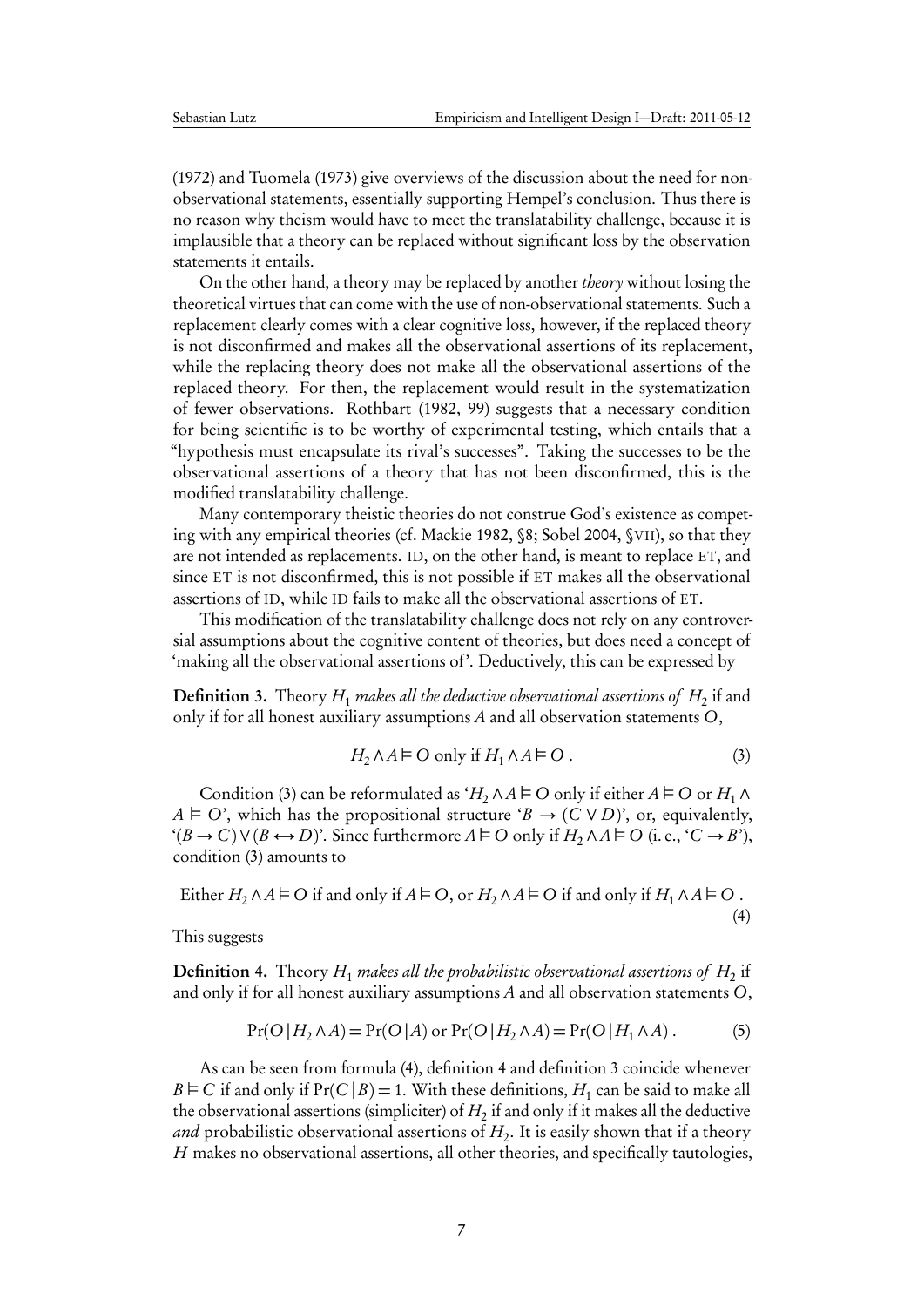make all the observational assertions of  $H$ .<sup>[7](#page-7-1)</sup> Since further  $H$  does not make all observational assertions of a theory  $H'$  that makes any,  $H$  fails the translatability challenge against any such  $H'$  that is not disconfirmed.

The modified translatability challenge is harder to meet than the modified falsifiability challenge, and differs fundamentally in its structure. ID is not evaluated on its own, but rather compared to ET, the theory it is meant to replace. To meet the translatability challenge against ET, ID must account for all those observations that ET can already account for.

#### <span id="page-7-0"></span>4 The testability challenge

Like Tooley, Sober [\(1990;](#page-13-6) [1999;](#page-13-2) [2007;](#page-13-3) [2008,](#page-13-4) §2) modifies the falsifiability challenge by generalizing falsifiability to testability. The main difference to Tooley's approach is that Sober gives a definition of 'testing'. The testing of deductive theories is simple [\(Sober](#page-13-4) [2008,](#page-13-4) 52, n. 29):

If a true observation sentence entails  $H$  [...] you can conclude without further ado that  $H$  is true; this is just modus ponens. And if  $H$  entails  $O$ and O turns out to be false, you can conclude that H is false  $[\,\dots\,]$ ; this is just modus tollens.

Taking into account the need for auxiliary assumptions, this leads to

<span id="page-7-2"></span>**Definition 5.** Theory  $H$  is deductively testable if and only if there are honest auxiliary assumptions A and an observation statement O such that

$$
O \wedge A \models \neg H \text{ or } O \wedge A \models H. \tag{6}
$$

Note that Sober here already changes the challenge, since definition [5](#page-7-2) is not equivalent to definition [1:](#page-3-0) According to Sober, a theory is deductively testable if and only if it is falsifiable or verifiable.

The testing of theories through their probabilistic assertions is not a straightforward generalization of the testing of theories through their deductive assertions, [Sober](#page-13-4) [\(2008,](#page-13-4) §1.2) contents, since a theory is not always improbable if it assigns a low probability to a true observation statement. Rather, an observation statement can only test one theory relative to another, namely if it is assigned different probabilities by the two theories [\(Sober](#page-13-4) [2008,](#page-13-4) §1.3). Considering the need for auxiliary assumptions, [Sober](#page-13-4) [\(2008,](#page-13-4) 152) suggests the following definition:

Hypothesis  $H_1$  can now be tested against hypothesis  $H_2$  if and only if there exist true auxiliary assumptions A and an observation statement O such that (i)  $Pr(O|H_1 \wedge A) \neq Pr(O|H_2 \wedge A)$ , (ii) we now are justified in believing A, and (iii) the justification we now have for believing A does not depend on believing that  $H_1$  is true or that  $H_2$  is true and also does not depend on believing that O is true (or that it is false).

<span id="page-7-1"></span> $^{7}$ It is also easily shown that two theories are empirically equivalent [\(Lutz](#page-12-5) [2011b,](#page-12-5) def. 11) if and only if each theory makes all the observational assertions of the other.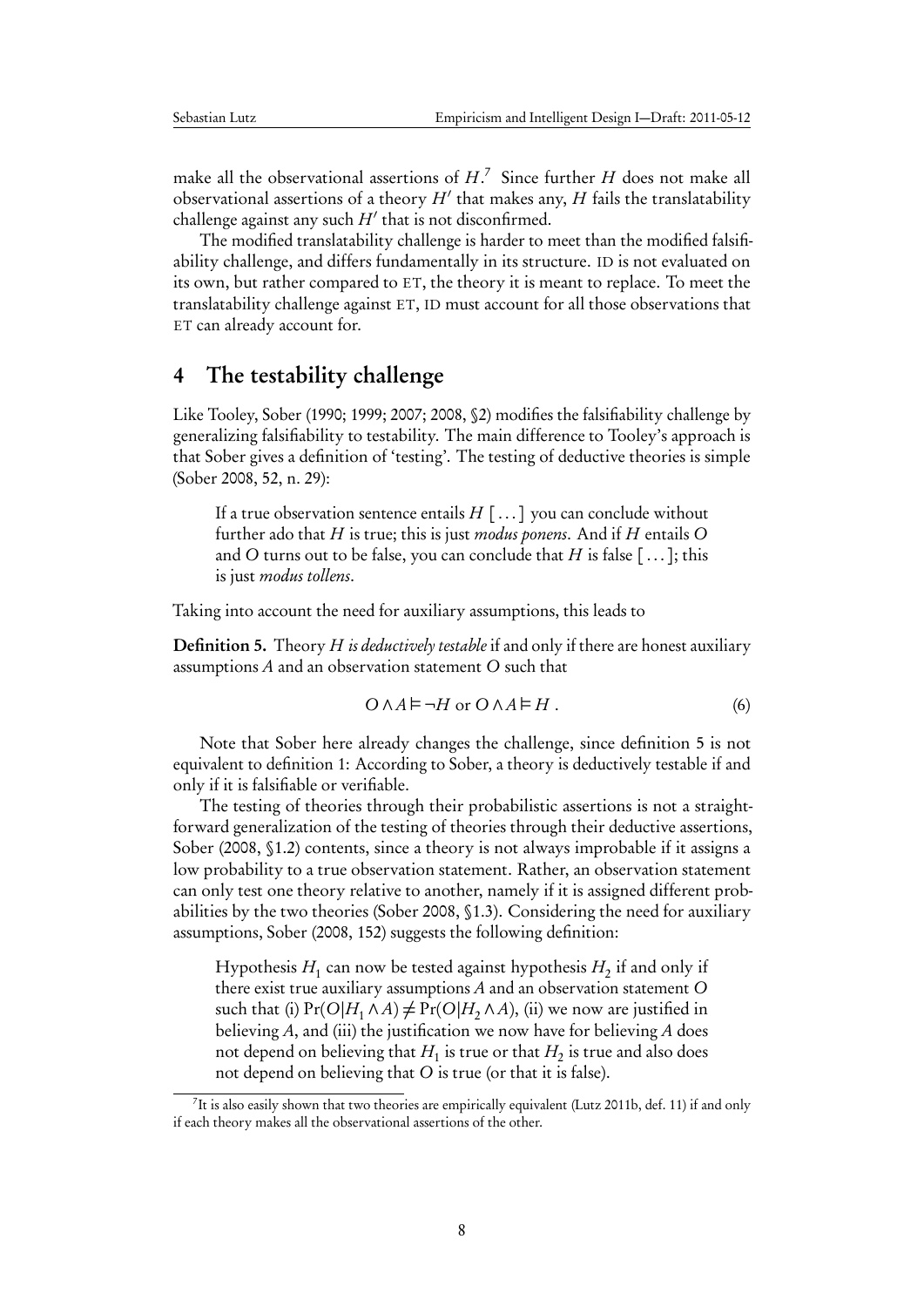As in Sober's criterion for theories that make deductive observational assertions, the restrictions on the auxiliary assumptions are too weak, allowing a trivialization proof. The trivialization proof can again be blocked by demanding that the auxiliary assumptions be honest [\(Lutz](#page-12-12) [2011a,](#page-12-12) §4.3). Furthermore, Sober has an idiosyncratic interpretation of the inequality (i) [\(Lutz](#page-12-12) [2011a,](#page-12-12) §3.1), which leads to

**Definition 6** (Contrastive testability). Theory  $H_1$  can be *tested against* theory  $H_2$  if and only if there are honest auxiliary assumptions A and an observation statement O such that  $Pr(O | H_1 \land A)$  and  $Pr(O | H_2 \land A)$  are defined and

$$
Pr(O|H_1 \wedge A) \neq Pr(O|H_2 \wedge A). \tag{7}
$$

A theory is then testable (simpliciter) if and only if it is deductively or contrastively testable, and the challenge is to show that ID is deductively testable or contrastively testable against ET.

What role contrastive testability could play in a criticism of ID is somewhat unclear, because the definition is symmetric: The definiens is invariant up to logical equivalence under exchange of  $H_1$  and  $H_2.$  If ID turned out not to be testable against ET, this would therefore be prima facie bad for ID if and only if it would be bad for ET. ID may have further properties that distinguish it negatively from ET, but the question would then still be what role contrastive testability can play. Of course, that question only has to be answered if ID is in fact not contrastively testable against ET.

#### <span id="page-8-0"></span>5 The testability of ID

To show that ID cannot meet the testability challenge, [Sober](#page-13-3) [\(2007,](#page-13-3) 3) considers a minimal version of ID:

The single thesis of what I will call mini-ID is that the complex adaptations that organisms display (e. g., the vertebrate eye) were crafted by an intelligent designer.

Sober's general strategy is to argue that ID cannot be tested against ET because ID "does not predict much of anything" [\(Sober](#page-13-4) [2008,](#page-13-4) §2.15). I will consider this argument in [§5.2.](#page-9-0) Surprisingly, Sober first argues that ID is deductively testable.

#### <span id="page-8-1"></span>5.1 The deductive testability of ID

Although the designer in ID is not specified and thus has wholly mysterious intentions [\(Sober](#page-13-2) [1999,](#page-13-2) 65; [Sober](#page-13-3) [2007,](#page-13-3) 6; [Sober](#page-13-4) [2008,](#page-13-4) 128, n. 14), [Hartwig and Meyer](#page-12-13) [\(1993,](#page-12-13) 160) argue that ID is still falsifiable. For "the concept of intelligent design predicts that complex information, such as that encoded in a functioning genome, never arises from purely chemical or physical antecedents". Against this, Sober [\(2007,](#page-13-3) 6, 5; [2008,](#page-13-4) 130) first points out that probabilistic theories are not falsifiable and falsifiability therefore cannot be a good criterion of testability. Second, implicitly assuming that a not purely chemical or physical antecedent is always an intelligent designer, he argues that the argument is invalid because the statement 'Somewhere on the causal chain leading up to "complex information" there is an intelligent designer at work' is not falsifiable. This is because 'somewhere' may refer to a point outside of space and time,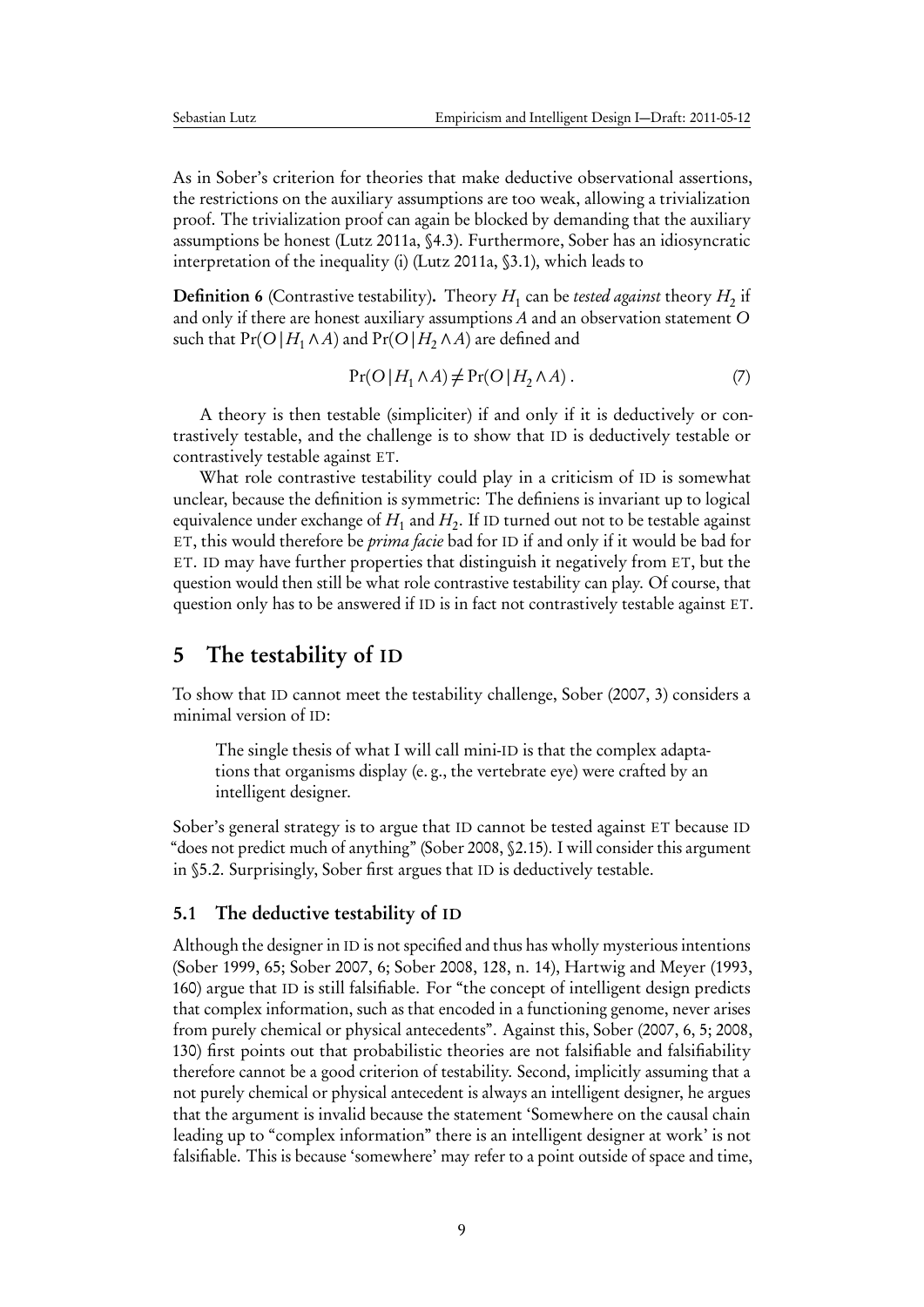and because the intelligent designer may be unobservable, so that ID does not make an observational assertion [\(Sober](#page-13-3) [2007,](#page-13-3) 6f).

The second point is well-taken, and echos Nielsen's remark that every theory is falsifiable if it only has to be incompatible with *some* statement. A falsifiable theory must be incompatible with an *observation* statement, and that something "causes" or (metaphorically) "arises from" something else is not observational. Even if it usually was, the antecedents that cause complex information, or from which complex information arises, can be unobservable; they could be God or some other unobservable designer, for example. And the statement that some two-place relation holds is not generally observational if one of the relation's arguments is not observable. This is especially clear for an otherwise observational relation like 'is standing next to'. However, the point is also a red herring because Sober [\(2008,](#page-13-4) 148; cf. [2008,](#page-13-4) 130; [2007,](#page-13-3) 4) himself considers it "perfectly clear" that ID deductively entails the observation statement 'Organisms display complex adaptations' ('ADAP' in the following), so that ID is falsifiable. [Hartwig and Meyer](#page-12-13) have only chosen the wrong statement to argue their case.

This is important because Sober's first point, his dismissal of falsifiability, is mistaken according to his own claims: While falsifiability is not a necessary condition for deductive testability, it is, according to definition [5,](#page-7-2) a sufficient condition. This is not an uncharitable interpretation of Sober's position, for [Sober](#page-13-2) [\(1999,](#page-13-2) 72, n. 14) states:

The thesis that testing is contrastive requires that prediction be probabilistic; otherwise, hypotheses could be falsified without any contrastive alternative having to play a role. If H & A deductively entails O, and A is known to be true, then, if we observe not-O, we can conclude that  $H$ is false.

And in a passage already referred to, [Sober](#page-13-4) [\(2008,](#page-13-4) 52, n. 29) states:

There are two exceptions to the thesis that testing is always contrastive. If a true observation statement entails  $H$ , there is no need to consider alternatives to  $H$ ; you can conclude without further ado that  $H$  is true; this is just *modus ponens*. And if  $H$  entails  $O$  and  $O$  turns out to be false, you can conclude that  $H$  is false, again without needing to contemplate alternatives; this is just modus tollens.

Since ID entails ADAP, it is falsifiable and thus deductively testable. Therefore, it is also testable simpliciter.

#### <span id="page-9-0"></span>5.2 The contrastive testability of ID

[Sober](#page-13-4) [\(2008,](#page-13-4) §2.12) argues that the "problem with the hypothesis of intelligent design" is that "it doesn't predict much of anything" [\(Sober](#page-13-4) [2008,](#page-13-4) §2.15). (The qualifier 'much of' is necessary because according to Sober, ID does assert that organisms display complex adaptations.) And since for "ID to be testable, it must make predictions" [\(Sober](#page-13-3) [2007,](#page-13-3) 7), "the design hypothesis is untestable" [\(Sober](#page-13-4) [2008,](#page-13-4) 148; cf. [Sober](#page-13-2) [1999,](#page-13-2) 66f). This conclusion is false because ID is falsifiable, so that Sober's claim at least has to be weakened to the claim that ID is not *contrastively* testable against ET. I will now argue that ID is contrastively testable against ET as well.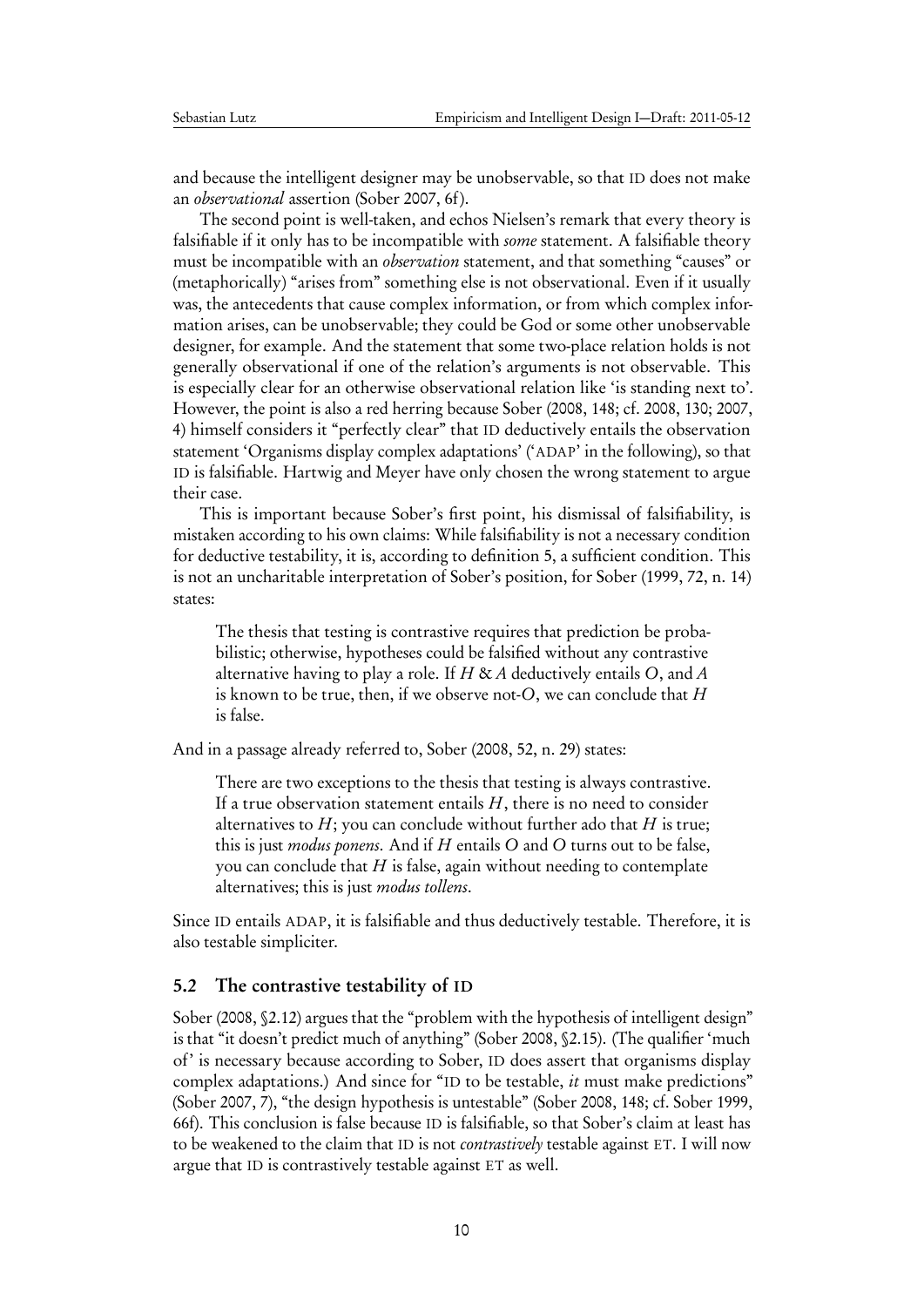First, note that Sober's argument that ID cannot be tested against ET relies on a hidden premise: Sober claims that ID does not make observational assertions besides ADAP, so that  $Pr(O | ID \land A) = Pr(O | A)$  whenever both probabilities are defined and O  $\neq$  ADAP. Furthermore, if ID cannot be tested against ET, Pr(O | ET  $\wedge$  A) = Pr(O | ID ∧ A) whenever both probabilities are defined. Therefore, Sober's argument is valid only if for any  $O \neq A$ DAP such that  $Pr(O | E \cap A) \neq Pr(O | A)$  and both probabilities are defined,  $Pr(O | ID \land A)$  is undefined. But ET makes predictions, and, more specifically, there are many  $O'\neq$  ADAP such that  $\Pr(O'|\Epsilon\Gamma \wedge A)\!\neq\!\Pr(O'|A)$ and both probabilities are defined. Then, since  $Pr(O|A)$  is defined, by definition [2](#page-4-1)  $Pr(O' | \mathrm{ID} \wedge A)$  is defined as well. Thus the hidden premise is false. Furthermore, since  $Pr(O' | E \cap \Lambda A) \neq Pr(O' | A) = Pr(O' | ID \land A)$ , where all probabilities are defined, ID can be tested against ET.

This inference relies on the possibly contentious interpretation of inequality [\(2\)](#page-4-2) according to which, if ID makes no probabilistic assertions,  $Pr(O | ID \land A)$  is always defined when  $Pr(O|A)$  is defined. I will now argue that even under a weaker assumption, ID can be tested against ET. That  $Pr(O | ID \land A)$  is at least sometimes defined when  $Pr(O | A)$  is defined follows from an example that [Sober](#page-13-2) [\(1999,](#page-13-2) n. 24) attributes, in a different context, to Greg Mougin:

Let  $H_1$  = God created the eye,  $E =$  Jones is pregnant,  $A =$  Jones is sexually active, and  $H_2$  = Jones used birth control. It is possible to test  $H_1$  against  $H_2$ ; given independently attested background assumptions A, E favors  $H_1$  over  $H_2$ . The reason is that  $Pr(E|A) = Pr(E|A \& H_1)$  $Pr(E | A \& H_2).$ 

Since for [Sober](#page-13-2) [\(1999,](#page-13-2) 62, 65),  $H_1$  here stands for ID,  $Pr(O | ID \land A)$  is defined for some observation  $O \neq A$ DAP, for example that Jones is pregnant. It is thus not clear why, for all O  $\neq$  ADAP with Pr(O | ET  $\land$  A)  $\neq$  Pr(O | A), ID should render the probability for O undefined.

It is thus very plausible that *at least for one*  $O^* \neq$  ADAP for which Pr( $O^*$ |ET∧A)  $\neq$  $\Pr(O^* | A)$  and both probabilities are defined,  $\Pr(O^* | \text{ID} \land A)$  is defined as well. This very weak assumption is also independently plausible: Take the statement that the eye of some organism has a specific feature. Based on our background knowledge about the ratio of the occurrence of this feature in other organisms' eyes, we might be able to assign a specific probability  $p$  to the occurrence of this feature, and based on our background knowledge and ET, we might be able to assign a different probability. But based on our background knowledge, we can also infer that  $if$  that eye was created by a designer, this designer had the intention and ability to create an eye with that feature with probability  $p$ . In conjunction with ID, the probability for the occurrence of the feature then does not become undefined, but rather keeps the value  $\mathfrak{p}.$ 

Under this very weak assumption, ID can be tested against ET. For then  $Pr(O^* | E \cap \land A) \neq Pr(O^* | A) = Pr(O^* | ID \land A),$  where all probabilities are defined, so that ID can be tested against ET.

#### <span id="page-10-0"></span>6 The three challenges to intelligent design

I have not argued that Sober is correct in his claim that ID makes no observational assertion besides ADAP, but have only analyzed the implications of this claim. Under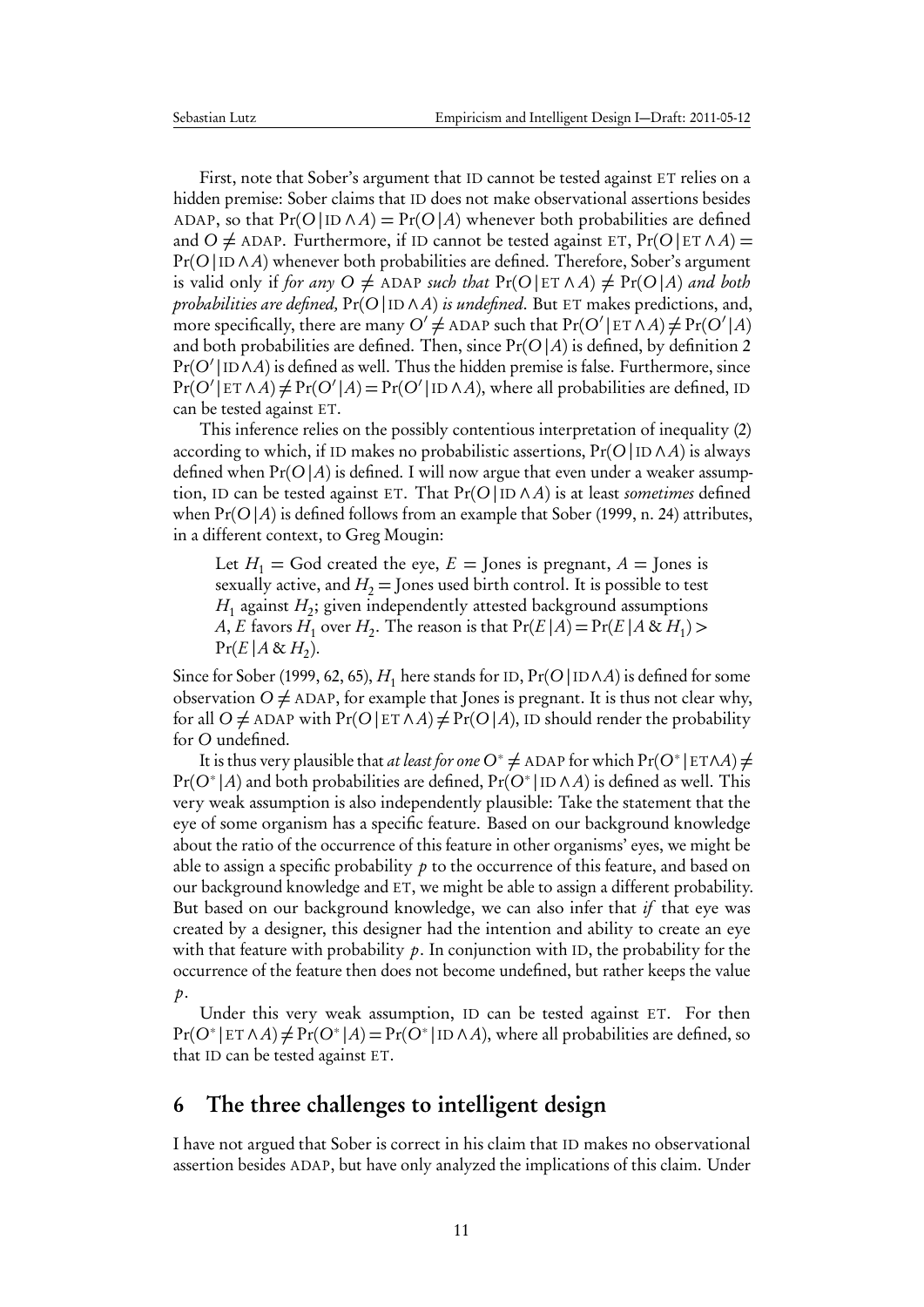this assumption, ID meets the modified falsifiability challenge. However, ID fails the modified translatability challenge when compared to any other theory that entails ADAP and makes any other observational assertion. One such theory is, according to Sober, ET. That according to Sober ID makes an observational assertion is thus not a decisive argument in favor of ID. It just means that ID meets one of two challenges.

Sober suggests contrastive testability as an improvement over falsifiability, and argues that ID is not contrastively testable because it does not assert "much of anything". This all sounds as if he claimed that ID fails to meet a modification of the falsifiability challenge. However, when it comes to the observational assertion that organisms display complex adaptations, Sober argues that ET makes the same assertion, and thus ID is still not contrastively testable. This sounds as if Sober claimed that ET fails to meet the modified translatability challenge. A theory that fails to meet the modified falsifiability challenge indeed fails the modified translatability challenge against almost any other theory, but a theory that makes almost no observational assertions still makes some.

Sober presumably treats the three challenges as one because he assumes that a theory that does not make observational assertions renders all likelihoods undefined. It is surprising that Sober never argues for this claim. Since it is false, it is unsurprising that it leads to inconsistencies. Given such confusions, and since it is not clear how a symmetric relation between theories can provide a reason to prefer one theory over another, it seems irrelevant whether ID meets the testability challenge against ET.

Whether ID meets the modified falsifiability or translatability challenge depends on whether Sober is right in arguing that ID makes only one observational assertion, and right in his exposition of ID. Sober claims that 'The complex adaptations were crafted by an intelligent designer' and 'The complex adaptations are the result of natural selection' both entail ADAP. But, it seems, so does 'The complex adaptations are the result of circles being round', which gives Sober's inference the air of hocuspocus. Thus, while the status of the three criteria is reasonably clear, the status of ID still requires investigation.

## References

- <span id="page-11-3"></span>Ayer, A. J. (1936). *Language, Truth and Logic*. Victor Gollanz, London, 1<sup>st</sup> edition. References are to the second edition [\(Ayer](#page-11-4) [1946\)](#page-11-4).
- <span id="page-11-4"></span>Ayer, A. J. (1946). *Language, Truth and Logic*. Victor Gollanz, London, 2<sup>nd</sup> edition.
- <span id="page-11-2"></span>Diamond, M. L. (1975). Verificationism: Difficulties and proposals. In [Diamond and](#page-11-5) [Litzenburg](#page-11-5) [\(1975\)](#page-11-5), pages 435–445.
- <span id="page-11-5"></span>Diamond, M. L. and Litzenburg, T. V., editors (1975). The Logic of God: Theology and Verification. Bobbs-Merill, Indianapolis, IN.
- <span id="page-11-0"></span>Flew, A. (1950). Theology and falsification. University, 1:1–8. References are to the reprint [\(Diamond and Litzenburg](#page-11-5) [1975,](#page-11-5) 257–259).
- <span id="page-11-1"></span>Flew, A. (1975). "Theology and falsification" in retrospect. In [Diamond and Litzen](#page-11-5)[burg](#page-11-5) [\(1975\)](#page-11-5), pages 269–283.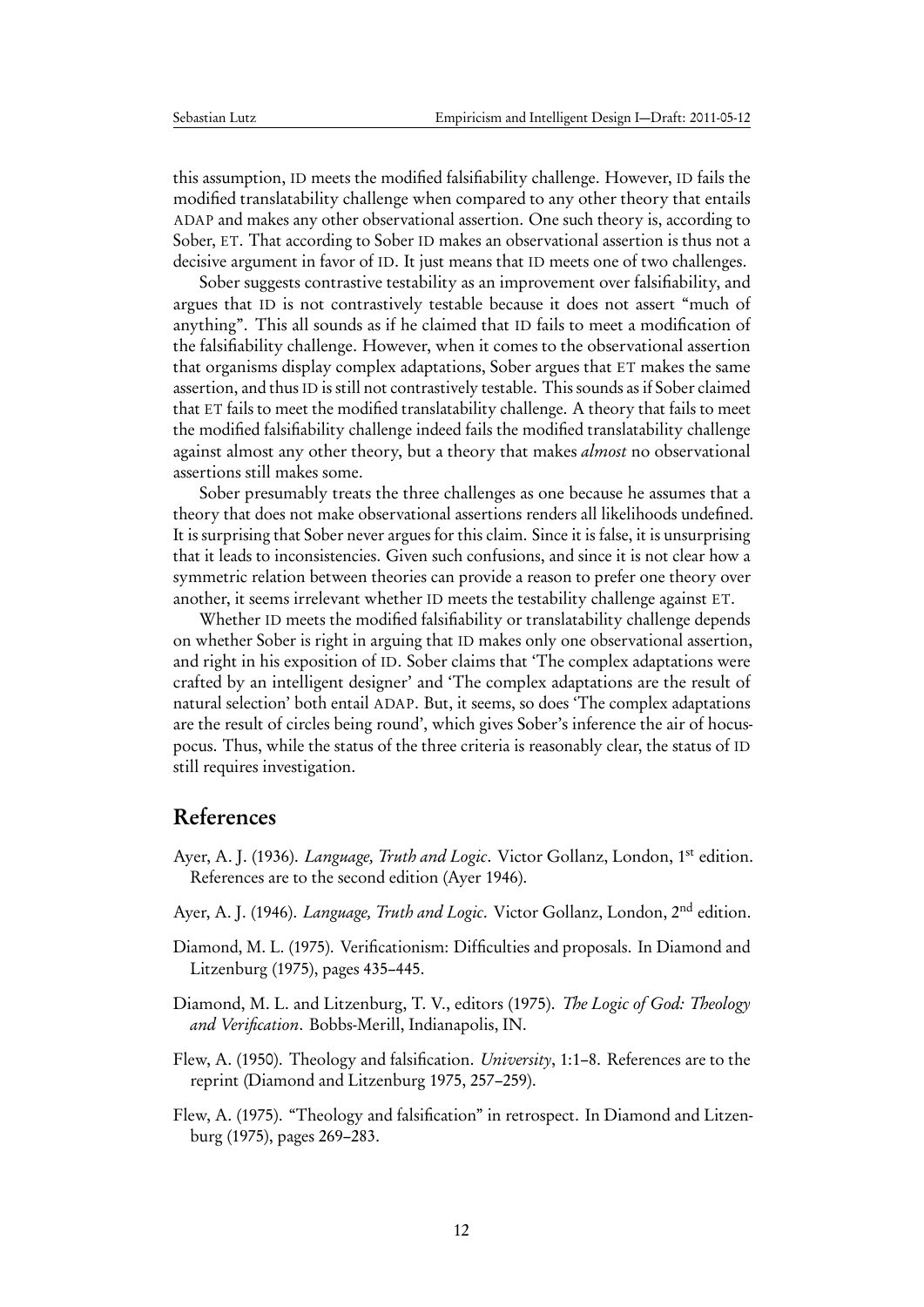- <span id="page-12-8"></span>Hansson, S. O. (2008). Science and pseudo-science. In Zalta, E. N., editor, The Stanford Encyclopedia of Philosophy. The Metaphysics Research Lab, Center for the Study of Language and Information, Stanford University, Stanford, fall 2008 edition.
- <span id="page-12-13"></span>Hartwig, M. D. and Meyer, S. C. (1993). A note to teachers. In Of Pandas and People: The Central Question of Biological Origins, pages 153–164. Foundation for Thought and Ethics, Richardson, TX, 2nd edition.
- <span id="page-12-10"></span>Hempel, C. G. (1965). The theoretician's dilemma. In Aspects of Scientific Explanation and Other Essays in the Philosophy of Science, pages 173–226. The Free Press, New York.
- <span id="page-12-7"></span>Laudan, L. (1982). Commentary: Science at the bar—causes for concern. Science, Technology, & Human Values, 7(41):16–19.
- <span id="page-12-6"></span>Laudan, L. (1983). More on creationism. Science, Technology, & Human Values, 8(1):36–38.
- <span id="page-12-4"></span>Lutz, S. (2010). Criteria of empirical significance: A success story. Preprint: [http:](http://philsci-archive.pitt.edu/8423/) [//philsci-archive.pitt.edu/8423/](http://philsci-archive.pitt.edu/8423/). Forthcoming.
- <span id="page-12-12"></span>Lutz, S. (2011a). On a contrastive criterion of testability I: Defining contrastive testability. Preprint: <http://philsci-archive.pitt.edu/8574/>. Forthcoming.
- <span id="page-12-5"></span>Lutz, S. (2011b). On a contrastive criterion of testability II: The material inadequacy of contrastive testability. Preprint: <http://philsci-archive.pitt.edu/8575/>. Forthcoming.
- <span id="page-12-0"></span>Mackie, J. L. (1982). The Miracle of Theism. Arguments for and against the Existence of God. Clarendon Press, Oxford.
- <span id="page-12-3"></span>Nielsen, K. (1966). On fixing the reference range of 'God'. Religious Studies, 2(1):13– 36.
- <span id="page-12-11"></span>Niiniluoto, I. (1972). Inductive systematization: Definition and a critical survey. Synthese, 25(1–2).
- <span id="page-12-2"></span>Paley, W. (1802). Natural Theology: Or, Evidences of the Existence and Attributes of the Deity. Collected From the Appearances of Nature. R. Foulder, London. References are to the reprint [\(Paley](#page-12-14) [1830\)](#page-12-14).
- <span id="page-12-14"></span>Paley, W. (1830). Natural Theology: Or, Evidences of the Existence and Attributes of the Deity. Collected From the Appearances of Nature. Hilliard and Brown, Cambridge.
- <span id="page-12-9"></span>Rothbart, D. (1982). Demarcating genuine science from pseudoscience. In Grim, P., editor, Philosophy of Science and the Occult, SUNY Series in Philosophy. State University of New York Press, Albany.
- <span id="page-12-1"></span>Sobel, J. H. (2004). Logic and Theism. Arguments For and Against Beliefs in God. Cambridge University Press, Cambridge.